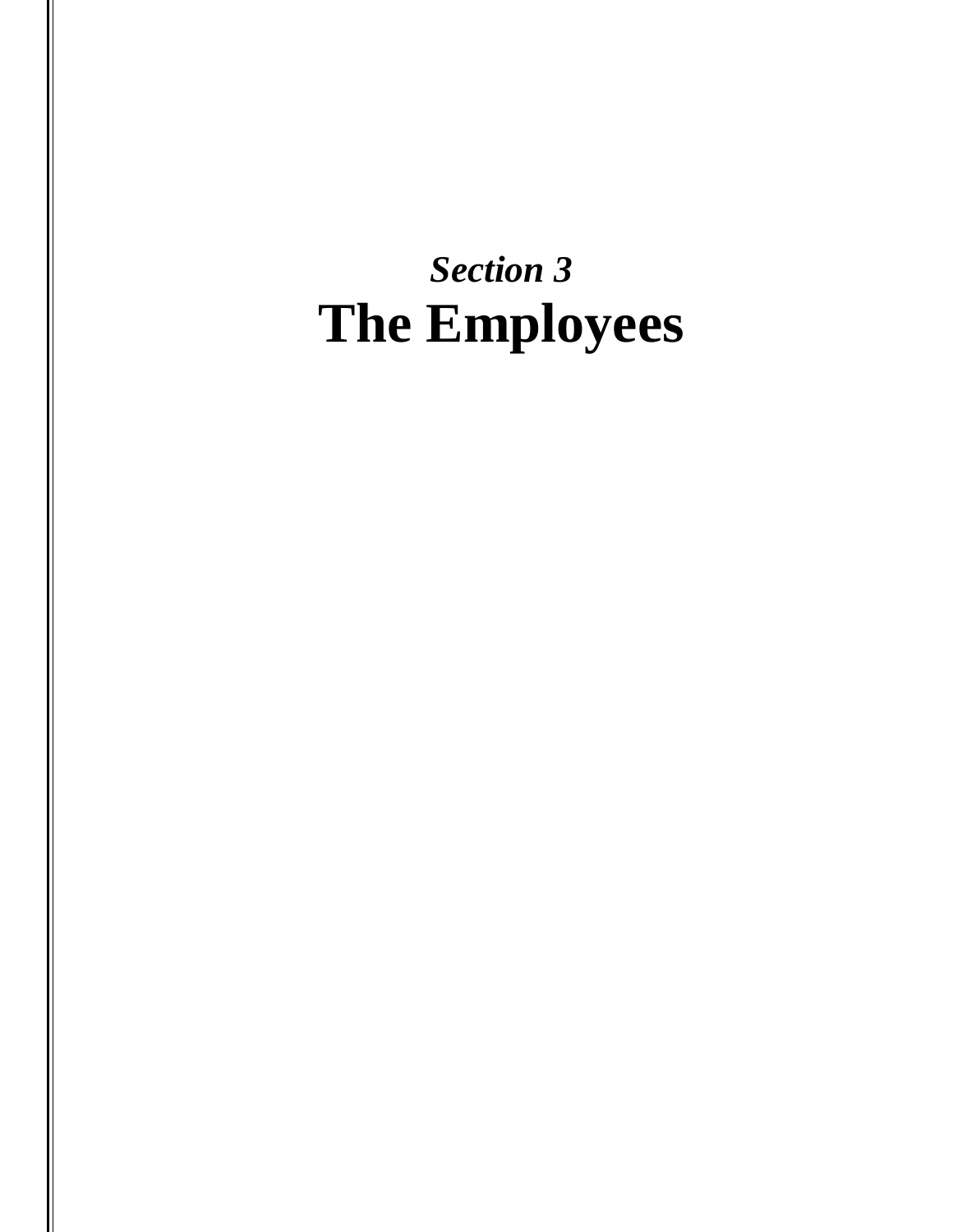

# **3.1 SUBJECT: TRAVEL**

| Date Adopted: | February 7, 1987<br>February 8, 1992 |
|---------------|--------------------------------------|
| Date Amended: | September 12, 2008                   |
| Reference:    | Minute Book: 37 Page: 9              |

Reimbursement of travel expenses is limited to travel that is necessary for the proper execution of University business, or in justifiable pursuit of the University's educational and research objectives. All travel shall be by the most economical means and reimbursement may not be claimed for travel expenses provided free of charge to an employee while in travel status.

Accounting and Financial Services is charged with the responsibility for communicating travel procedures; and insuring that travel expenditures conform to these procedures; and any other communications thereof.

The respective vice president may approve exceptions to these policies and procedures in the best interest of the University.

It is the responsibility of all individuals requesting reimbursement of travel expenses to be aware of and to comply with the procedures as published by the Office of Accounting and Financial Services.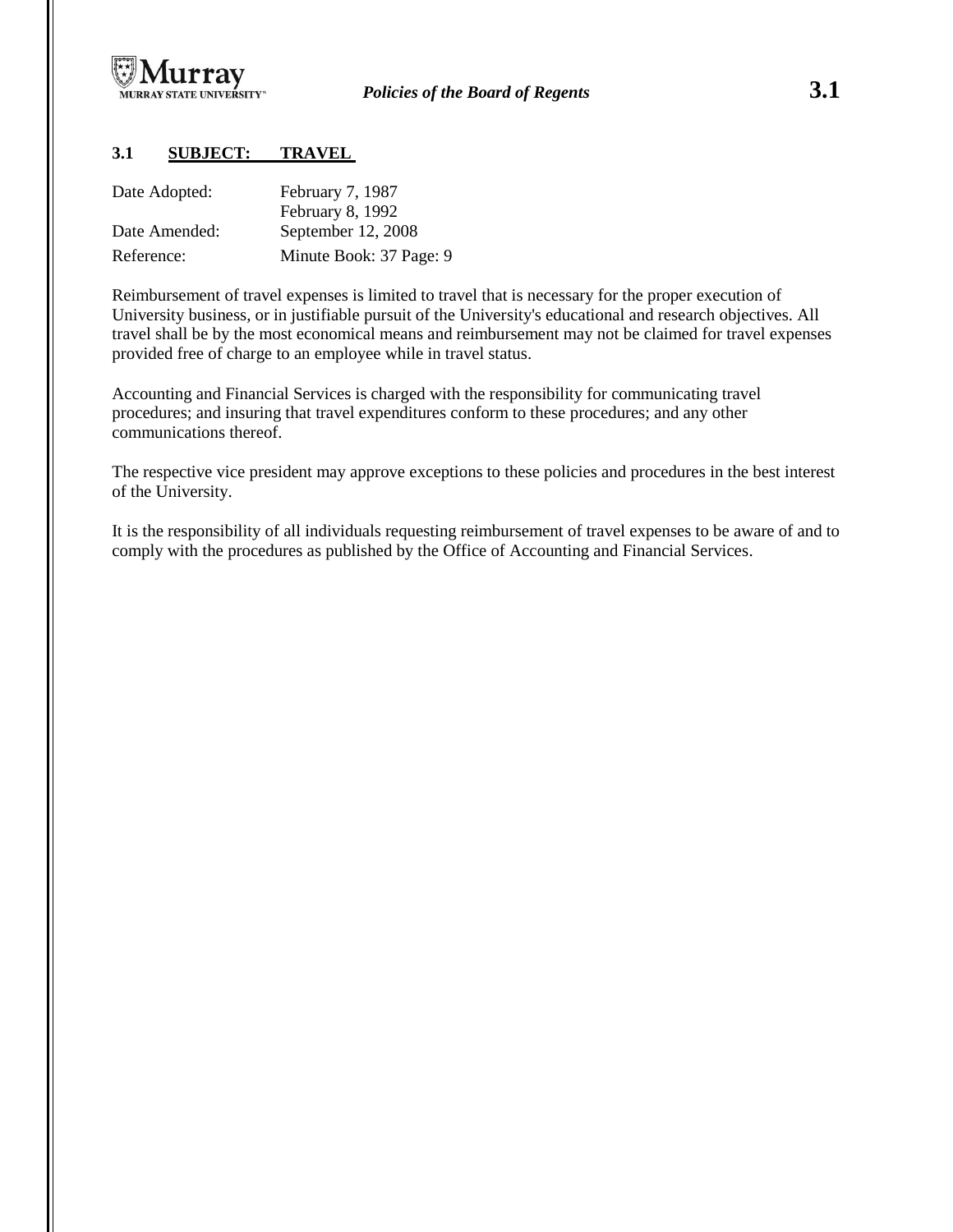

# **3.2 SUBJECT: AGENCY FUND**

| Date Adopted: | February 7, 1987        |
|---------------|-------------------------|
| Date Amended: | September 12, 2008      |
| Reference:    | Minute Book: 37 Page: 8 |

Any campus group or student organization may request the establishment of an agency fund. It is the responsibility of those individuals or organizations owning agency funds to be aware of and to comply with this policy and the related procedures.

#### I. Definition

Agency funds are those funds held by the University as custodian or fiscal agent for others, such as student organizations, department flower funds, and external faculty/staff organizations. Agency funds must be affiliated with the University.

#### II. Establishing Fund

Agency Funds will be approved and established by the Office of Accounting and Financial Services. All student groups requesting or maintaining an agency fund must be registered with the Student Activities Office.

#### III. Termination of Fund

No University monies may be deposited to an agency fund. If University monies are found to be mingled with agency monies, the fund will be closed and the privilege of using an agency fund will be withdrawn.

Accounting and Financial Services is charged with the responsibility for maintaining and communicating Agency Fund procedures.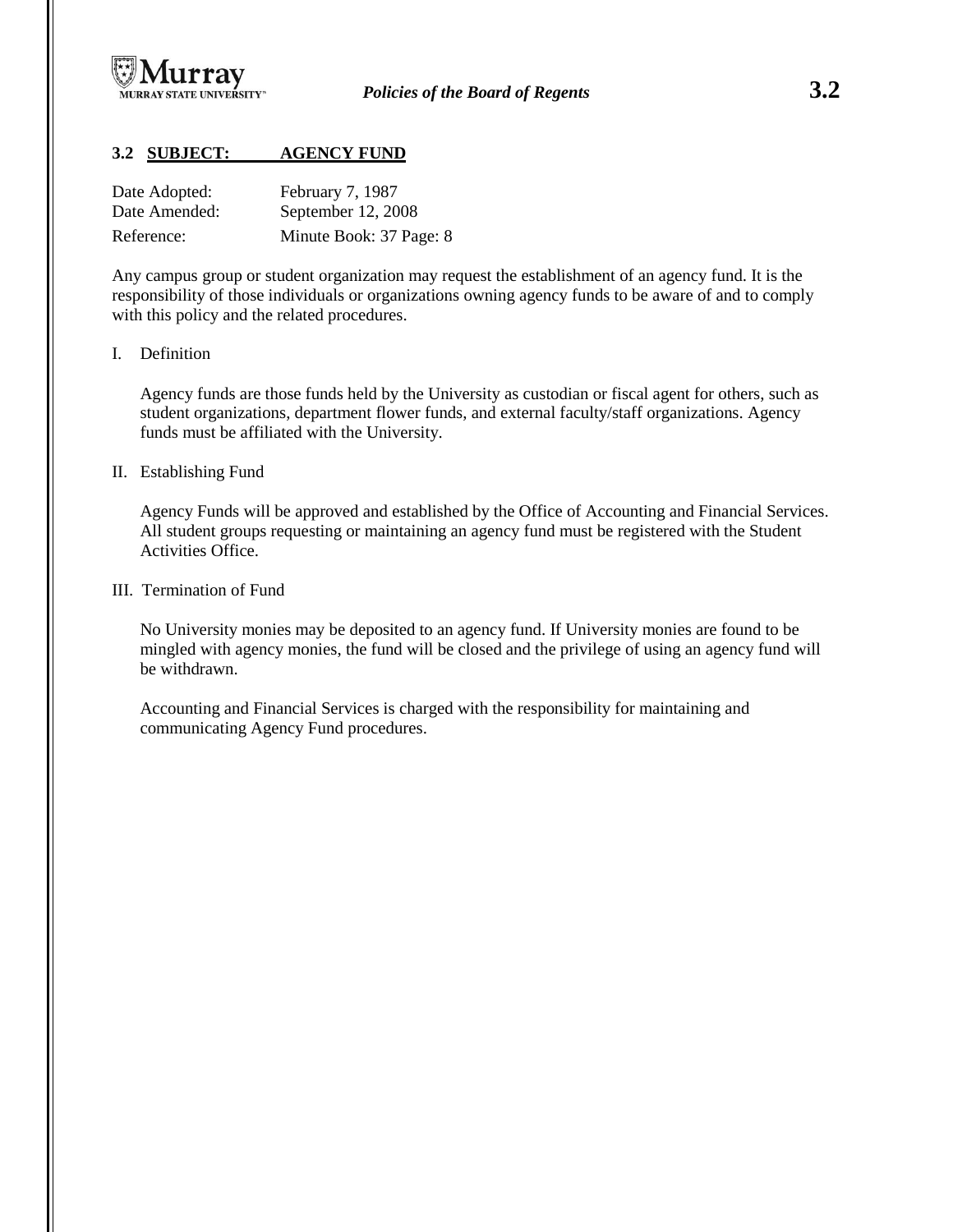

### **3.3 Subject: EDUCATION TUITION WAIVERS**

| Date Adopted: | November 19, 1976  |           |
|---------------|--------------------|-----------|
| Date Amended: | November 14, 1981  |           |
| Date Amended: | February 7, 1987   |           |
| Date Amended: | September 9, 1989  |           |
| Date Amended: | September 12, 2008 |           |
| Date Amended: | September 6, 2013  |           |
| Date Amended: | June 6, 2014       |           |
| Date Amended: | June 8, 2018       |           |
| References:   | Minute Book: 20    | Page: 16  |
|               | Minute Book: 26    | Page: 171 |
|               | Minute Book: 37    | Page: 8   |
|               | Minute Book: 44    | Page: 37  |
|               | Minute Book:       | Page:     |
|               | Minute Book:       | Page:     |

It is the policy of Murray State University to encourage the professional growth of all regular full-time and regular part-time faculty and staff. To facilitate such growth, Murray State University will waive the selected amounts of tuition in each fiscal year for up to six (6) credit courses per twelve month fiscal year, not to exceed one (1) course offered during working hours in any given semester or session. The tuition waiver may be used for undergraduate or graduate, specialist and doctoral courses. The University must maintain adequate support for high cost programs; therefore, tuition waivers may be restricted in some instances.

Additionally, an eligible employee may transfer any unused portion of the existing employee tuition waiver benefit as noted below to their lawful spouse and/or dependent child(ren).

For purposes of this policy, a dependent includes natural, adopted or step-child or person for whom the employee has been granted legal guardianship. Additionally, a dependent is defined as a person under 24 years of age at the beginning of the academic term during which the benefit is effective.

Regular, part-time employees and retirees will no longer receive the educational waiver benefit after June 30, 2021.

Employees that are required to be enrolled as a student to hold their positions will no longer be eligible for the educational waiver benefit after June 30, 2018.

The practice of extending tuition waivers to individuals associated with the University who are not paid employees, and adjunct professors, will not continue beyond the effective date of this policy.

#### **1. General Qualifications**

- a. Regular, full-time and regular, part-time employees currently working or on an approved leave of absence with or without pay and retired employees are entitled to a waiver of tuition. Eligible staff employees who have at least six months of continuous service or eligible faculty members with one academic semester of continuous service may transfer any unused portion of the tuition waiver to eligible dependents, as noted below.
- b. International exchange faculty at Murray State University, in conjunction with Murray State's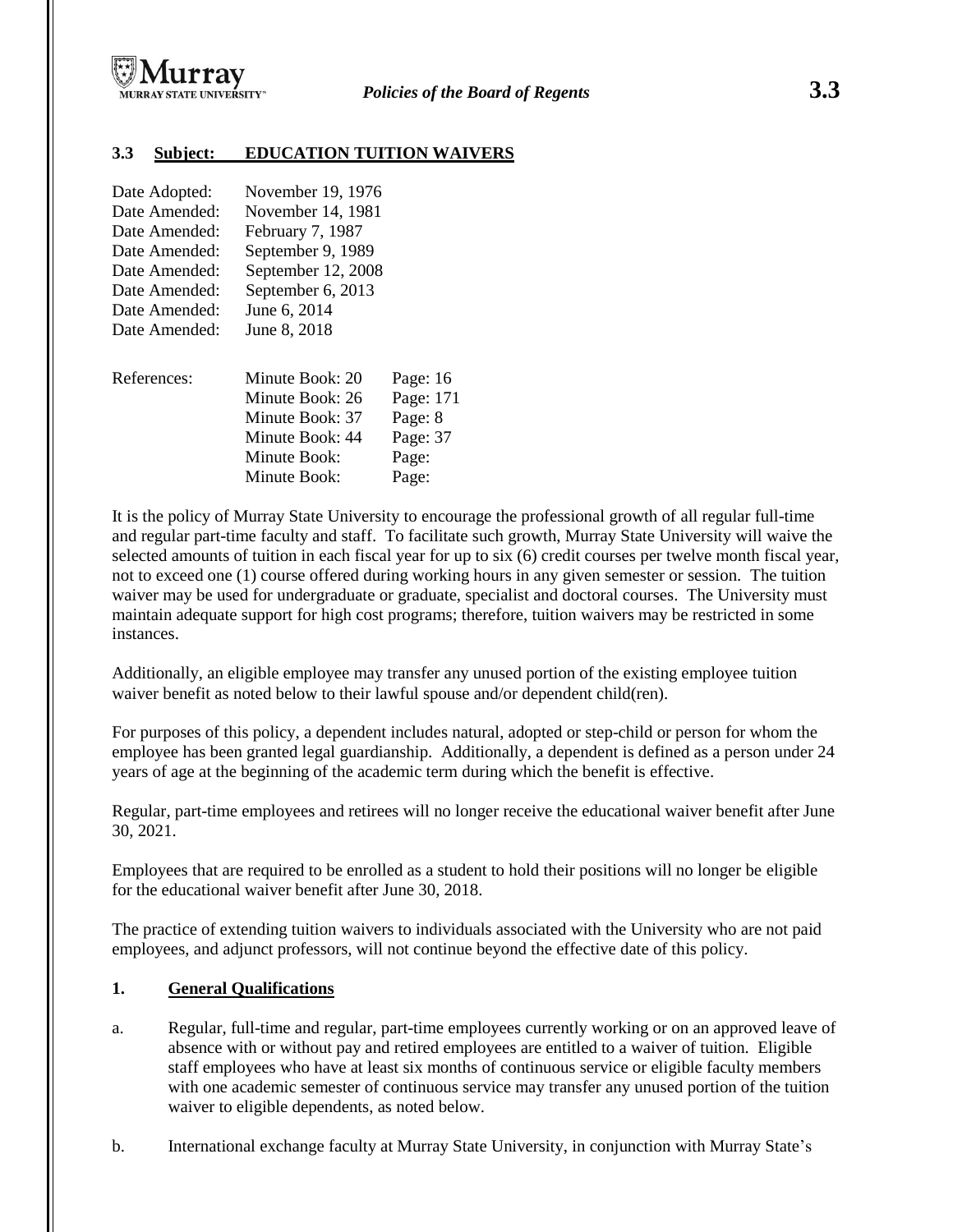inter-institutional programs and projects will be allowed to take one course per semester tuition free, upon approval of the Provost and Vice President for Academic Affairs.

- c. When any person sixty-five (65) years of age or older, who is a resident of the Commonwealth, is admitted and enrolls as a student in any state-supported institution of higher learning in this Commonwealth, the board of trustees of the institution or other appropriate institution officials shall waive all tuition charges and fees for such student, except as provided in the next statement. In the event that classes are full or the granting of free admission requires additional units, the institution may deny admission under law.
- d. The tuition waiver form must be completed and approved by the last day to add a course at the time of registration.
- e. The first day of class is the date that determines in which fiscal year the course applies.

# **2. Qualifying Courses**

- a. A course can only materialize if a sufficient number of tuition paying students enroll. The enrollment of tuition waiver employees will not be counted to determine if a course materializes. Provided, however, that if it is determined by the University that the value of a course offering as continuing education for employees is sufficiently important to justify the offering of the course, then in such event, the limitations as to paying students will be disregarded.
- b. The tuition waiver does not extend to correspondence study, life and learning courses and overseas programs.

# **3. Eligibility**

- a. Baccalaureate and Post-Baccalaureate non-graduate courses:
	- For employees, their spouses and extended family members, who are taking baccalaureate or post-baccalaureate courses but not graduate level courses, the tuition for six courses per academic year may be waived.
- b. Masters, Post-Masters and Specialist, but not enrolled in a Doctoral Program or taking courses towards completion of a Doctorate:
	- For employees who are pursuing Masters, Post-Masters and Specialist courses, but not enrolled in a doctoral program or taking courses toward completion of a Doctorate, the tuition for six courses per academic year may be waived. For employee spouses who are taking Masters, Post-Masters and Specialist courses but not enrolled in a doctoral program or taking courses towards completion of a Doctorate, the tuition for two courses per academic year may be waived. An employee's dependent is not eligible for waivers at this level.
- c. Doctoral Program and Doctoral Courses:
	- For employees who are enrolled in a Doctoral program or taking courses toward completion of a Doctorate, the tuition for two courses per academic year may be waived. An employee's spouse or other dependent is not eligible for waivers at this level.

# **4. Employee Responsibility**

a. One course per semester or session can be taken during working hours if (1) the supervisor approves the time off during working hours and (2) the lost working time is made up at times satisfactory to the employee's supervisor.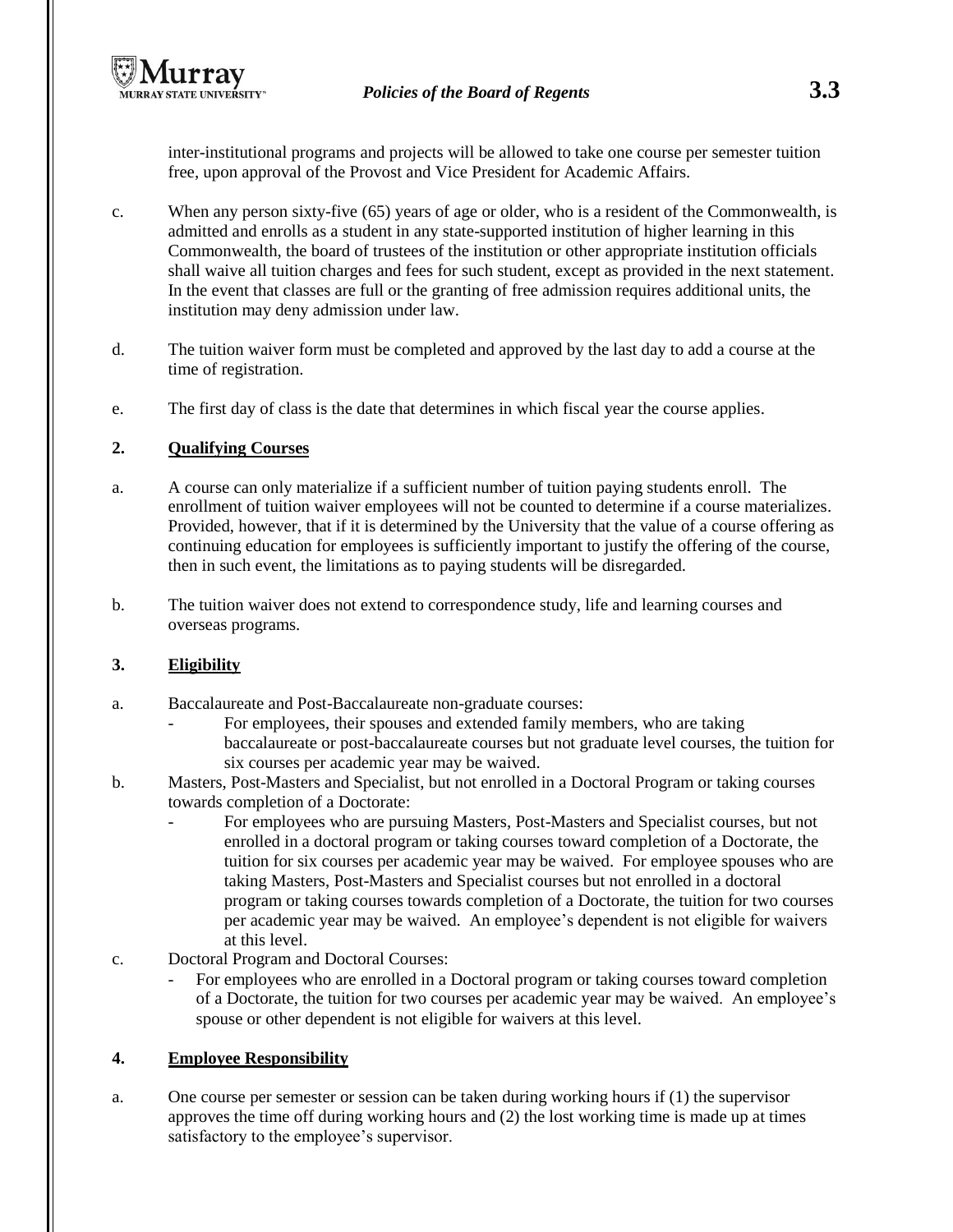

b. If an employee voluntarily terminates his/her employment before the last day to receive a tuition refund (according to the published refund table) during a semester in which he/she is using the tuition waiver benefit, he/she will be billed for the total tuition of the course(s).

| <b>Coursework Being Pursued</b>                                                                                        | <b>Employee</b> | <b>Spouse</b> | <b>Dependent</b>       |
|------------------------------------------------------------------------------------------------------------------------|-----------------|---------------|------------------------|
| Baccalaureate and Post-Baccalaureate non-<br>graduate courses (0 to 599 level courses).                                | 6 courses       | 6 courses*    | 6 courses <sup>*</sup> |
| Masters, Post-Masters, and Specialist, but not<br>enrolled in a Doctoral Program or taking Doctoral-<br>level courses. | 6 courses       | 2 courses*    | No                     |
| Doctoral Program and courses leading to the<br>Doctorate.                                                              | 2 courses       | No            | No                     |

\* Residual from unused employee portion.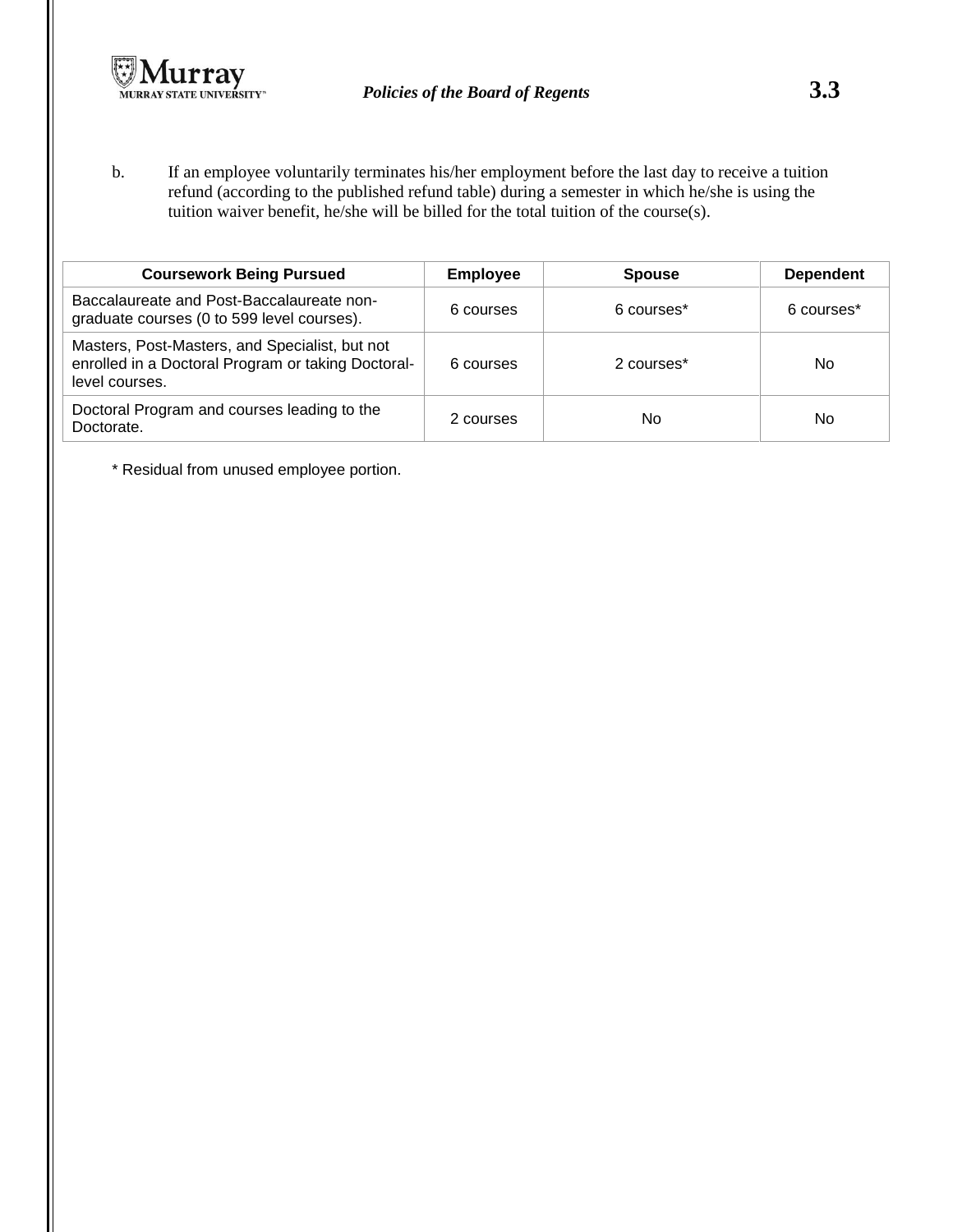

# **3.4 Subject: GRANTS AND CONTRACTS**

| Date Adopted: | June 22, 1987               |
|---------------|-----------------------------|
| Date Amended: | September 12, 2008          |
| Reference:    | Minute Book: 38 Page: 16-18 |

Murray State University has three primary missions: teaching, research, and service. Externally funded projects (grants and contracts) contribute significantly to these missions, especially to research and service. Efforts on the part of faculty and staff for obtaining external funding are encouraged and supported by the University.

Grants and contracts which use Murray State University personnel, equipment, or facilities are accepted in the name of the University. Individual faculty or staff members may not apply for or accept grants or contracts in the name of the University. The President is authorized to approve proposals for submission to potential sponsors, accept grants, or sign contracts on behalf of the University and to designate such authority to specific University officials.

Upon accepting federal grant or contract dollars the recipient institution must establish a financial management system that controls the receipt and expenditure of all funds similarly. Accepting this condition means that the institution will be unable to establish separate accounting procedures or practices for funds derived from different sources.

Any questions or requests for necessary forms should be directed to the Office of Sponsored Programs or Office of Accounting and Financial Services (grants and contracts accountant).

#### **I. PROPOSALS**

Proposals intended to be submitted to any external funding agency must be developed through the coordinated efforts of the proposal writer, department chair/director, dean, Office of Sponsored Programs, and Office of Accounting and Financial Services.

#### A. PROJECT DESCRIPTION

All formal proposals should include a narrative or project description which includes the need, significance, impact, objective and procedure of the project; the qualifications of the University, specific college and department, and principal investigator/project director (PI/PD) to carry out the project; thorough documentation of proposed in-kind contributions; detailed explanation of how all requested budgeted line-items will be expended; and the evaluation process during and upon completion of the project.

#### B. PROJECT BUDGET

All formal proposals must include, for internal review, a line-item budget reflecting sources of funds (sponsor, University, or others) whether required by the potential sponsor or not. All direct costs not requested from the sponsor will normally be borne by the PI/PD's department or college.

If the proposal includes creation of a new position, formal approval of the proposed position is not required for internal review of the proposal and proposal submission, but approval of the position is subject to review and approval if the project is funded.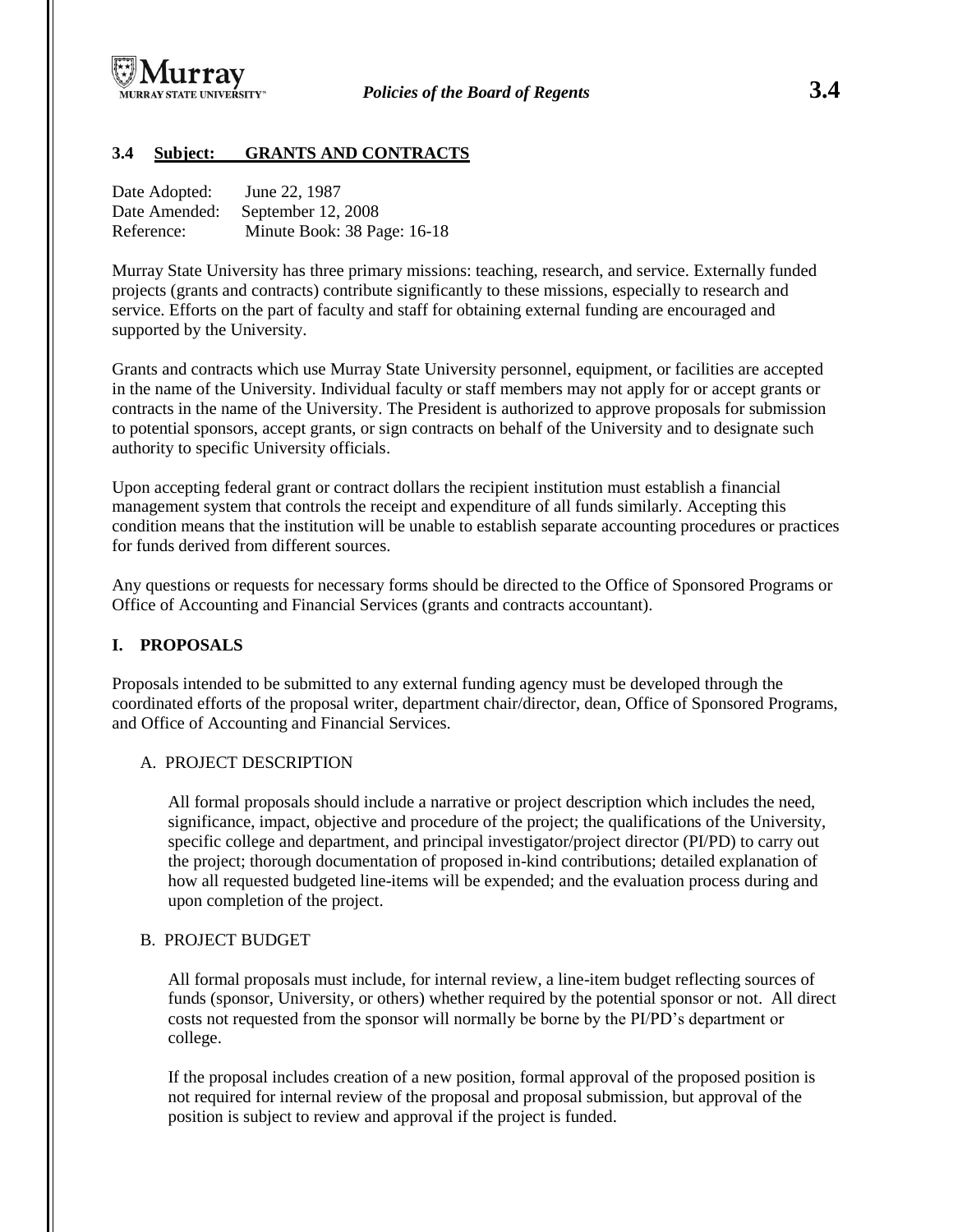

# 1. INDIRECT COSTS

All proposed budgets will include full indirect costs:

- a. At the rate negotiated between the University and the United States Department of Health and Human Services, or
- b. At the maximum rate allowable by the potential sponsor, if less than (a) above.

Because of the cooperative relationship between the Commonwealth of Kentucky and its local government entities, there is some basis to not request full cost from these sponsors. These sponsors should be informed of the full costs on projects and that requests for funding include 100 percent of direct costs, plus the allowable portion of the indirect cost rate in 1., above.

Project budgets will not be approved for overload payment unless they include full overhead as defined in the two preceding paragraphs. Exceptions must be specifically approved in writing by the appropriate vice president.

#### 2. TUITION WAIVERS

Tuition will be waived and available as a matching contribution only if the following criteria are met:

- a. The full cost of instructional salaries and benefits are paid by the sponsoring agency.
- b. Full indirect costs, as defined in section I.B.1., are recovered from the sponsoring agency.
- c. Waiver is approved by the vice presidential area submitting the proposal.
- d. Waiver is approved by the Vice President for Finance and Administrative Services.

Mandatory fees will not be waived. These will need to be budgeted as a direct cost of the agreement, paid directly by the student receiving credit, or covered by a University department as part of the match for the agreement.

#### 3. SALARY AND WAGES

Salaries, wages, and fringe benefits should be budgeted based on the criteria in the Grants and Contracts Policies and Procedures and current fringe benefit rates used by the University.

#### C. INTERNAL ROUTING

All proposals to provide research, instructional service, or other services generally provided by the University to third parties must be routed through specific University administrators as listed in the Grants and Contracts Procedures.

#### **II. PROJECT ADMINISTRATION**

#### A. ESTABLISHING BUDGETS

All funds received from external funding agencies and all funds offered as matching contributions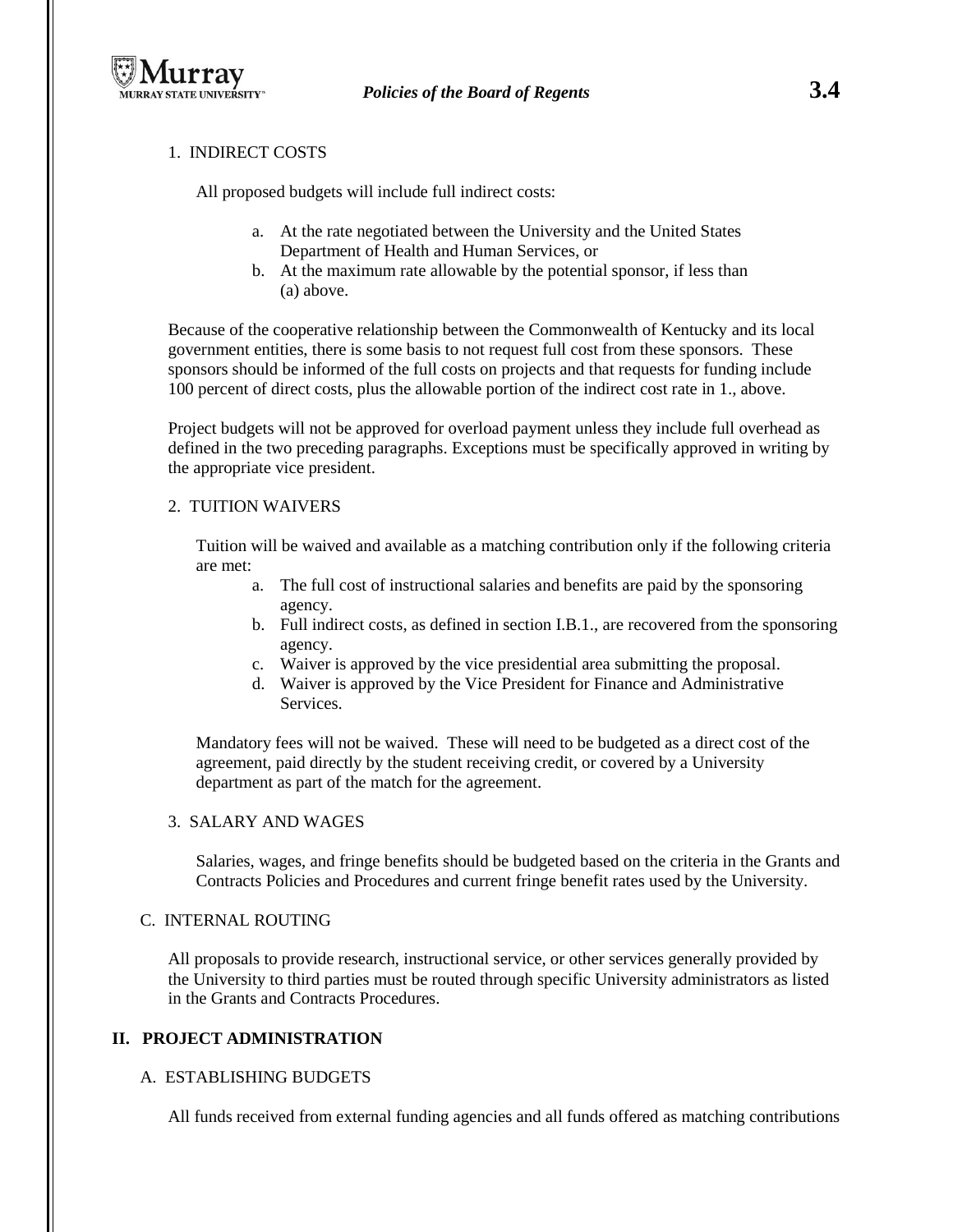

by the University toward grant/contract activities must be budgeted from identifiable sources and accounted for by the University.

#### B. EARLY PROJECT START-UP

No expenditures, purchase orders, requisitions, or personnel actions should be initiated before a fully executed agreement is received and a formal budget and account number are established. Exceptions to this policy may be approved by the appropriate vice president.

#### C. UNALLOWABLE EXPENSES

Any expenses or obligations that do not comply with the grant/contract guidelines or that are otherwise disallowed will be charged to the host department account number provided on the initial routing form.

#### D. FISCAL REPORTS

The Office of Accounting and Financial Services is the only department on campus authorized to submit fiscal reports to sponsors.

#### E. PROCUREMENT

All funds derived from external sources are deposited in the central accounting system of the University. Upon acceptance of a grant/contract by the University, all internal procedures regarding purchasing become effective. All purchases will be made in accordance with established University policies and procedures and any specific guidelines and requirements of the sponsoring agency.

#### F. EXPENSES

All expenses on a sponsored project must be approved by the project director.

All expenses on a sponsored project must be incurred during the dates on the formal agreement. Expenses made prior to the agreement start date or after the ending date must be approved in writing by the sponsoring agency, if not provided for in the agency guidelines.

#### G. COMPENSATION FOR PERSONAL SERVICES

The following summary explains the policies that must be followed when being compensated for personal services on grants/contracts awarded to the University.

#### 1. Assignment Periods for Faculty

Faculty with academic year assignments will be considered as "assigned" from August 15 of one year through May 15 of the following year [nine (9) months]. The "non-assigned" period begins on May 16 and continues through August 14 [three (3) months].

Faculty members with fiscal year appointments are considered as "assigned" from date of employment through the next June 30. In most cases this will be from July 1 of one year through June 30 of the following year (52 weeks).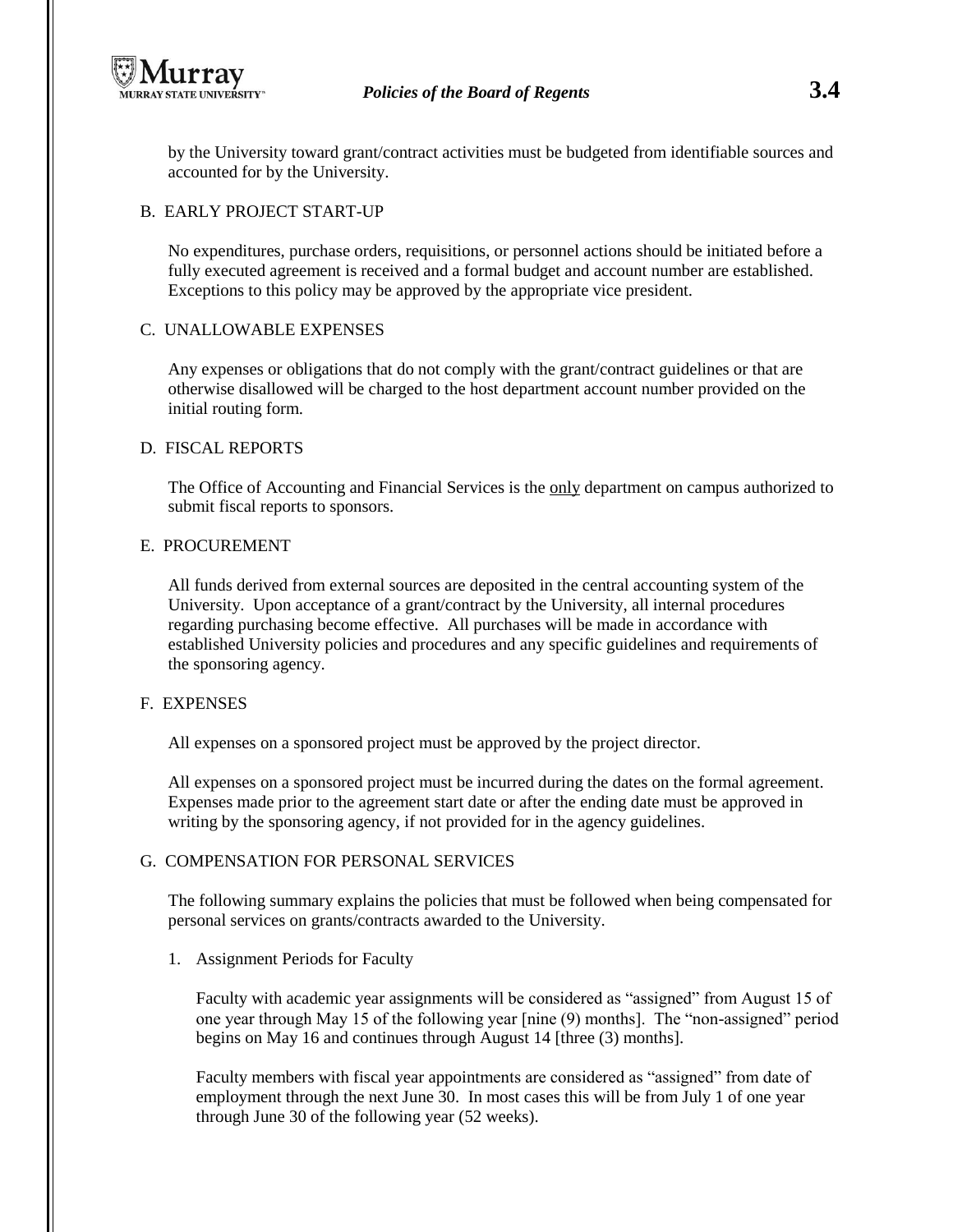

### 2. Released Time

It is the policy of the University that, when feasible and appropriate, faculty with grants/contracts will be given released time (as specified in each grant/contract) to perform the agreed upon amount of work.

# H. CRITERIA FOR RECEIVING OVERLOAD PAYMENTS

- 1. Overload may be paid only when all of the following requirements are met:
	- a. If to be paid from sponsored funds, overload payment will only be paid if the project includes the maximum recovery of full indirect costs allowed by sponsor, as defined in this policy.
	- b. No qualified person is available to perform the work as part of a full or normal workload.
	- c. The work is done in addition to a full workload and cannot be done as part of a full or normal workload.
	- d. The additional work will not interfere with the performance of regularly assigned teaching, research, service, administrative, or other duties.
	- e. If to be paid from sponsored funds, sponsor approval is required; approval may be shown in the grant proposal or subsequent approval may be obtained in writing after the award has been received but before the service is provided.
	- f. The individual and the immediate supervisor for the overload position will be required to certify that the work has been done. The individual's supervisor for the regular position will be required to certify that the regular assigned duties were not affected.
	- g. Total overload compensation will not exceed 20% of the base salary during the employee's base contract period. For example, a faculty member on a **9** month contract and a salary of \$45,000 may earn up to \$9,000 from August 15 through May 15.  $($45,000 \text{ X } 20\% = $9,000)$
	- h. The work for overload compensation is approved in advance by the individual's department chair, dean or director and vice president; by the vice president for whom the service is provided if the service is provided outside the employee's area; and the President.
	- i. In fairness to employees it will be the policy of the University to arrange, whenever possible, for employees to be released from normal duties to perform specialized work both within and outside the University. Overload pay will be the exception.

# I. OVERLOAD PAYMENT

a. Faculty and Exempt Staff

On rare occasions when overload payment to faculty and exempt staff is appropriate and has been formally approved, it will be kept to a minimum and in no case will a combination of outside consulting and overload assignments exceed twenty (20) percent of a faculty or staff member's time.

Fiscal year faculty and exempt staff are considered to be assigned for 52 weeks per year. Therefore, fiscal year employees will have limited opportunity for overload assignments by the University.

b. Non-Exempt Staff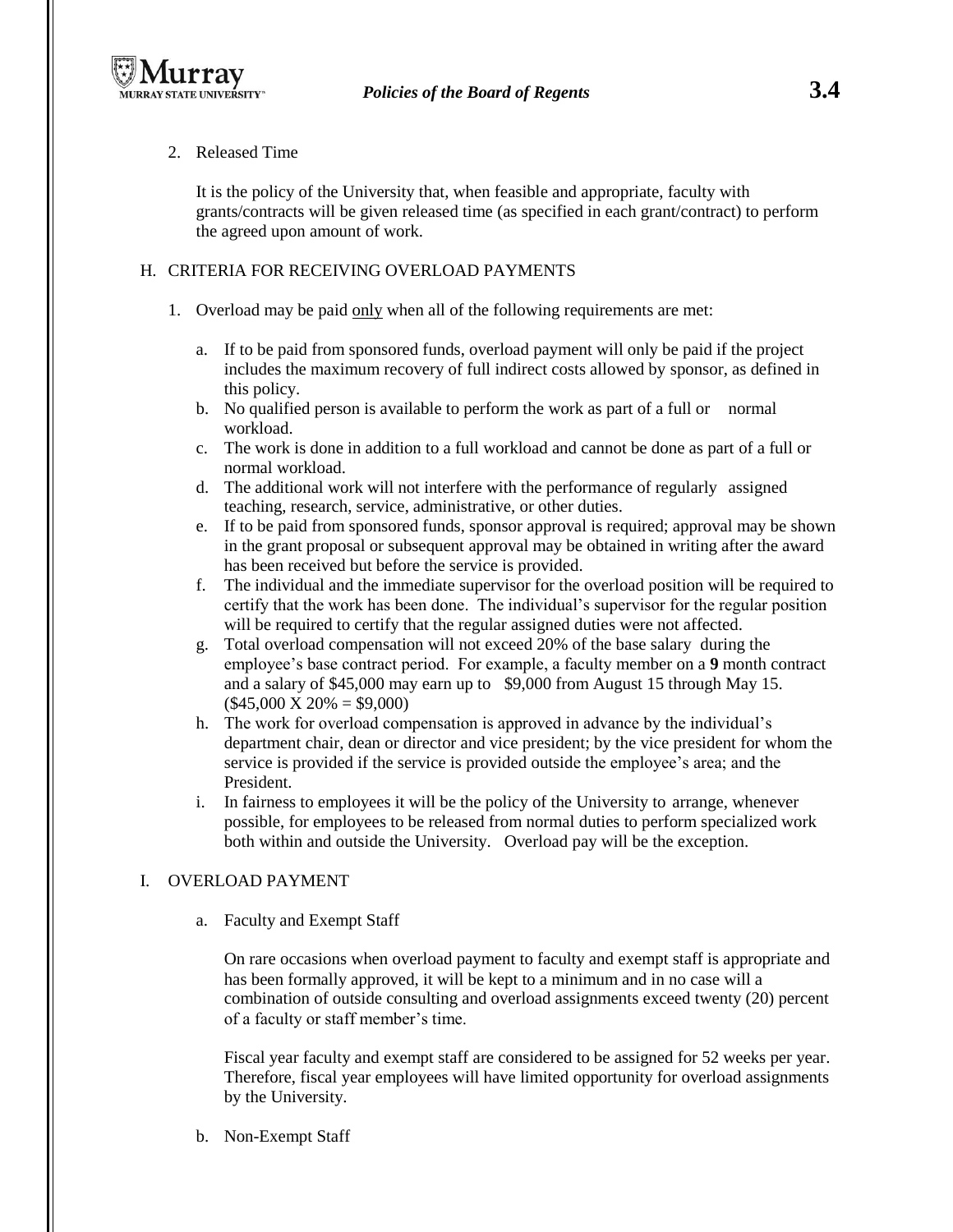

Non-exempt staff is normally those University employees who are employed on an hourly basis. According to their assigned work positions, they may be expected to work either 37.5 or 40 hours per week. Only in exceptional cases will non-exempt staff be allowed to work on special projects and receive overload/overtime compensation.

### J. SUMMER COMPENSATION/FACULTY

Academic year faculty not assigned during the summer may work on University projects (externally or internally funded) for a period of time not to exceed three (3) months. During these three (3) months a faculty member may be assigned full-time and be paid at the rate of pay he/she received during the previous academic year. Full-time or part-time summer assignments on externally funded projects have no bearing on a faculty member's regular rotation for receiving a summer teaching assignment, unless a previous agreement has been reached by the department.

Any combination of teaching or other full-time assignments may not exceed full-time plus 20% for faculty members during the three (3) months between the spring and fall semesters. Therefore, academic year faculty may make up to 40 % of the proceeding academic year salary during the three (3) month summer period.

The summer salary distribution may not exceed the following percentages of base contract pay for each of the following periods:

| Period      | Base Pay % per Period |
|-------------|-----------------------|
| May 16-31   | 5.55%                 |
| June $1-30$ | 11.11%                |
| July $1-31$ | 11.11%                |
| August 1-14 | 5.56%                 |
|             |                       |

Total Summer Base Pay 33.33%

Under no circumstances will the rate of base pay earned for each summer period exceed the above percentages of monthly contract pay.

In addition to the above percentages allowed for summer base pay, an additional 6.67% may be earned as extra compensation and paid between May 16 and August 14. The additional 6.67% extra compensation must be approved by the funding agency during the proposal stage or in writing after the award is made.

The allowable summer base pay of 33.33% and the possible 6.67% of extra compensation provides up to 40% above an academic year contract that may be earned during the three summer months.

#### K. CONTINUING EDUCATION CLASSES

These policies include faculty and other exempt staff who teach continuing education classes, such as, but not limited to, off-campus classes, correspondence courses, KET courses, evening and weekend classes, non-credit courses, workshops, conferences, and special programs for extra compensation.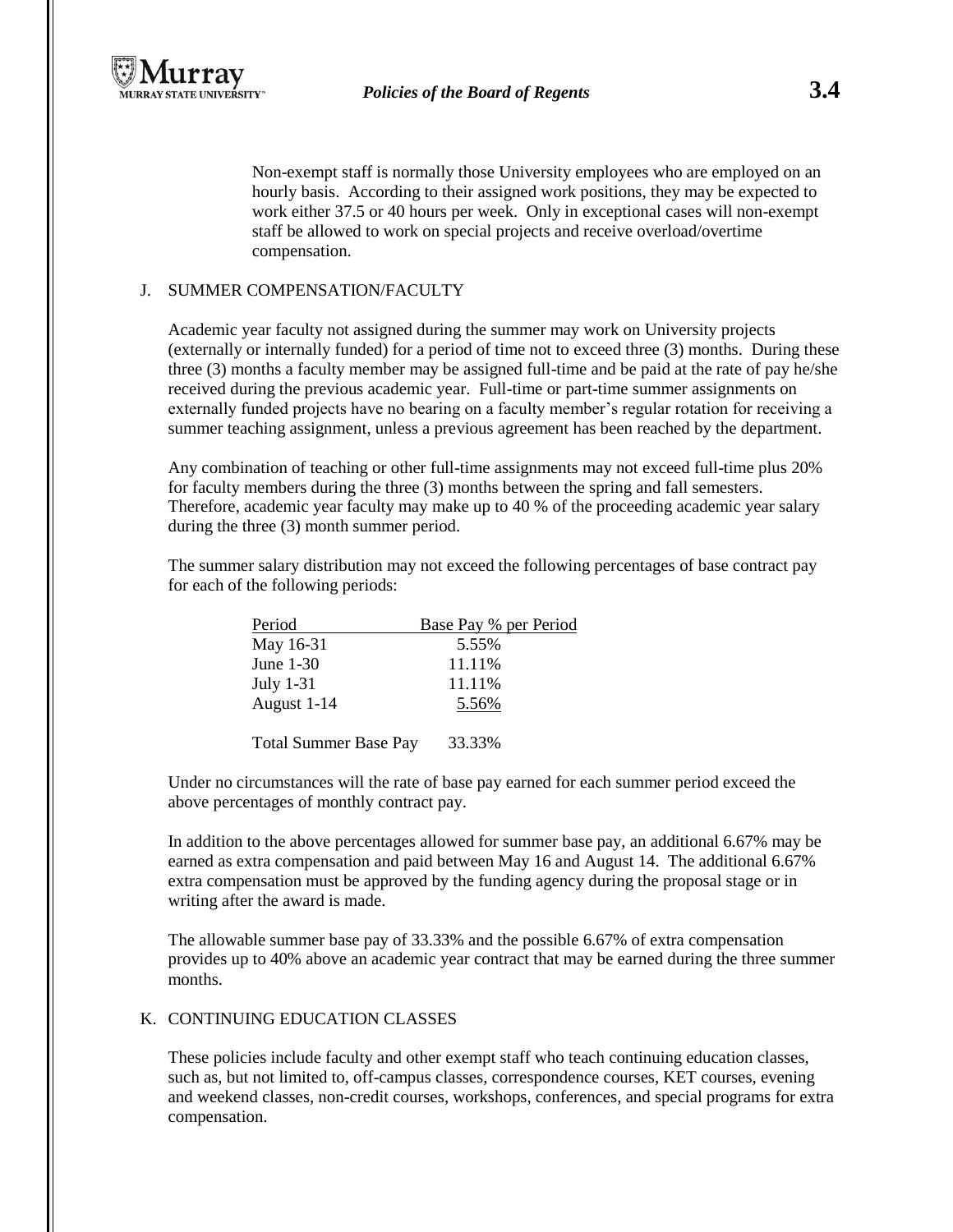

# **3.5 SUBJECT: SALARY POLICY**

| Date Adopted: | May 10, 1980              |
|---------------|---------------------------|
| Date Amended: | September 12, 2008        |
| Reference:    | Minute Book: 23 Page: 452 |

The Board of Regents will receive salary recommendations for the faculty and staff from the President, review and determine such salaries, and include such determination in the university budget.

#### **Eligibility for Extra Compensation**

Extra compensation may be paid when all four of the following conditions exist:

- 1. The work is done in addition to the individual's normal time workload.
- 2. No qualified person within the university is available to perform the work as a part of his/her normal workload.
- 3. The additional duties will not interfere with the performance of regularly assigned teaching, research, service, or administrative responsibilities.
- 4. The program produces sufficient income to pay extra compensation.

Members of the university's teaching faculty and staff may be paid extra compensation for participating in service and special educational programs under specified conditions. Full-time administrative or servicebudgeted faculty and staff are not eligible for extra compensation for service activities which are a part of their regularly assigned duties and responsibilities.

Additional factors which must be given careful review are the clientele to be served by the faculty or staff member's participation and the function which the faculty or staff member will perform. Individuals should not be paid extra compensation for participation in programs which serve the same clientele as that which the faculty or staff member was employed to serve. Nor should he/she receive extra compensation to perform essentially the same function as that for which he/she was employed.

These conditions may be waived by the President if the services rendered are deemed beneficial to the university.

Staff may be paid extra compensation for extra work performed for approved programs, grants and contracts if the work performed is not part of his/her work assignment or no one else on campus can perform this work as part of his/her normal employment. Total overload compensation will not exceed twenty (20) percent of the base salary during the employee's base contract period.

Requests for extra compensation of full-time administrative or service-budgeted faculty or staff shall be made on the appropriate Extra Compensation Form and must be accompanied by a written statement of justification which (1) identifies the unit controlling the account from which extra compensation is to be paid, (2) satisfies the question of sponsorship, (3) reviews the relationship between the regular responsibility of the faculty or staff member and his/her compensation for services to the clientele of the service programs. For purposes of these extra compensation policies, a person is considered to be servicebudgeted if one-half or more of his/her contract salary is paid from a service budget. Faculty members may be assigned both on- and off-campus duties as necessary.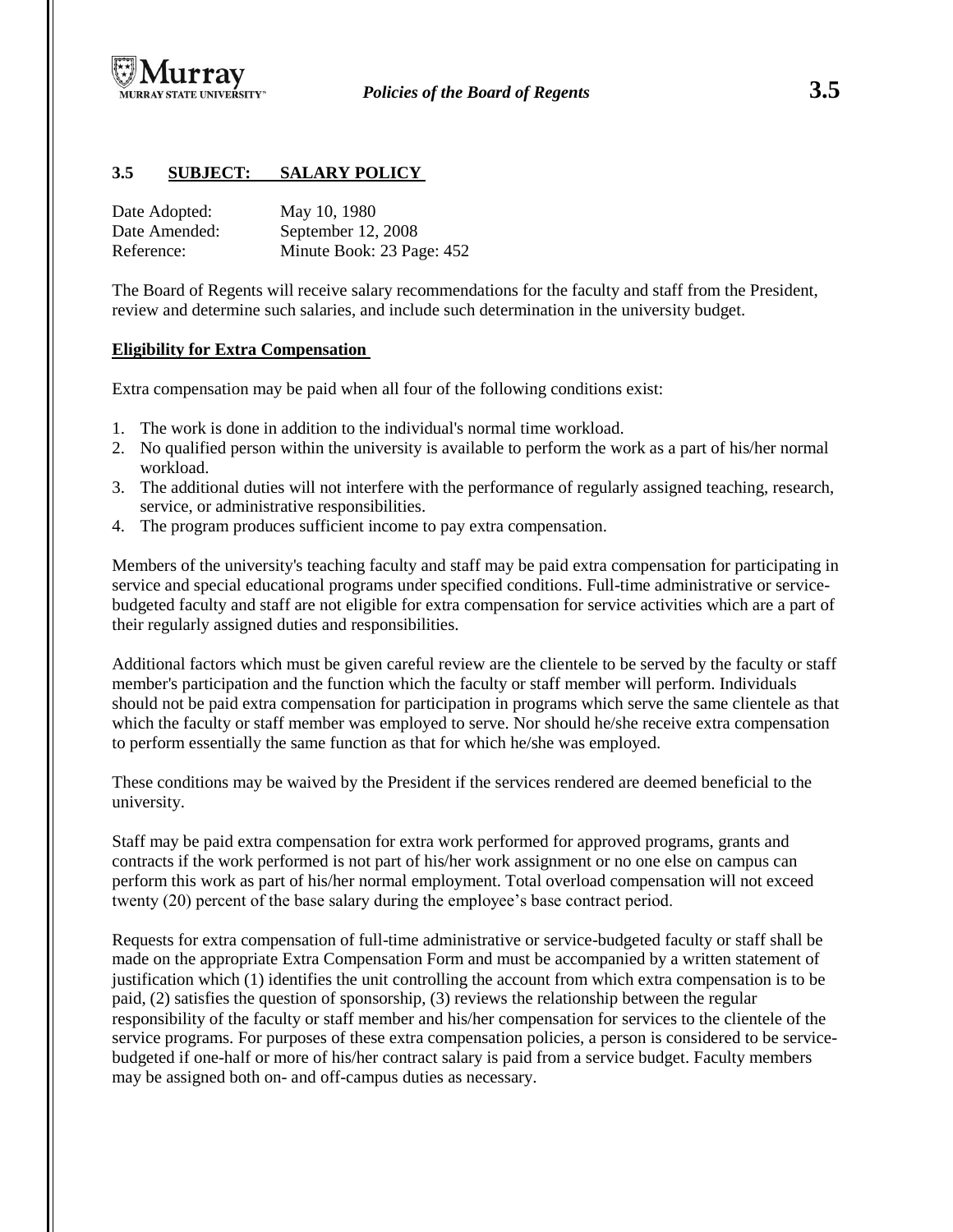

Full-time administrative or service-budgeted faculty and staff cannot receive extra compensation from university funds or university-generated funds for consultative service when either of the following conditions exist:

- 1. Where the unit of the university on whose budget the faculty or staff member appears also controls the account from which extra compensation is to be paid.
- 2. Where the unit of the university on whose budget the faculty or staff member appears is a major sponsor of the program.

# **Time and Leave Reporting**

- A. The correct and prompt reporting of time worked and whether leave has been taken furthers important principle of public accountability applicable to Murray State University and its employees. Such reporting helps ensure that payments to employees for wages and salary are for time properly owed.
- B. The President is authorized to implement procedures, with appropriate consequences, as are deemed expedient and consistent with law to ensure compliance with the accountability requirements stated in Section A, and other policy or procedure of the University to the contrary notwithstanding. Such procedures may be amended from time to time as deemed expedient by the President.

# **FACULTY**

## **On-Campus Overload Teaching**

Overload teaching is determined at the collegiate level with the approval of the Provost and is based on credit hours taught, contact hours, student hours generated and other relevant factors. Faculty teaching an approved on-campus overload course are eligible for extra compensation.

#### **Off-Campus Overload Teaching**

Faculty members teaching overload classes will be reimbursed for normal expenses when traveling off campus. For a normal three-credit hour course overload salary will be factored according to the site's distance from the Murray State campus. The current salary scale is available in the Center for Continuing Education and Academic Outreach.

# **Displacement from Campus**

Zone 0 (less than 15 miles; Murray area) Zone 1 (15-35 miles; Mayfield, Paris, Benton, Cadiz, etc.) Zone 2 (36-60 miles; Paducah, Hopkinsville, Fulton, Princeton, etc.) Zone 3 (61-90 miles; Ft. Campbell, Marion, Wickliffe, etc.) Zone 4 (91-130 miles; Morganfield, Madisonville, etc.) Zone 5 (130 plus miles; Owensboro, Henderson and points beyond.)

# **Distance Learning**

Faculty who write, revise, or instruct college or distance learning courses shall receive additional compensation paid on a per credit hour or unit basis. The current salary scale for distance learning is available at the Center for Continuing Education and Academic Outreach.

### **Non-Credit Courses**

Non-credit courses are self-supporting so that all expenses are funded by student tuition and fees. Remuneration to the instructor is normally based on 75 percent of the fees collected. The current salary scale is available at the Center for Continuing Education and Academic Outreach.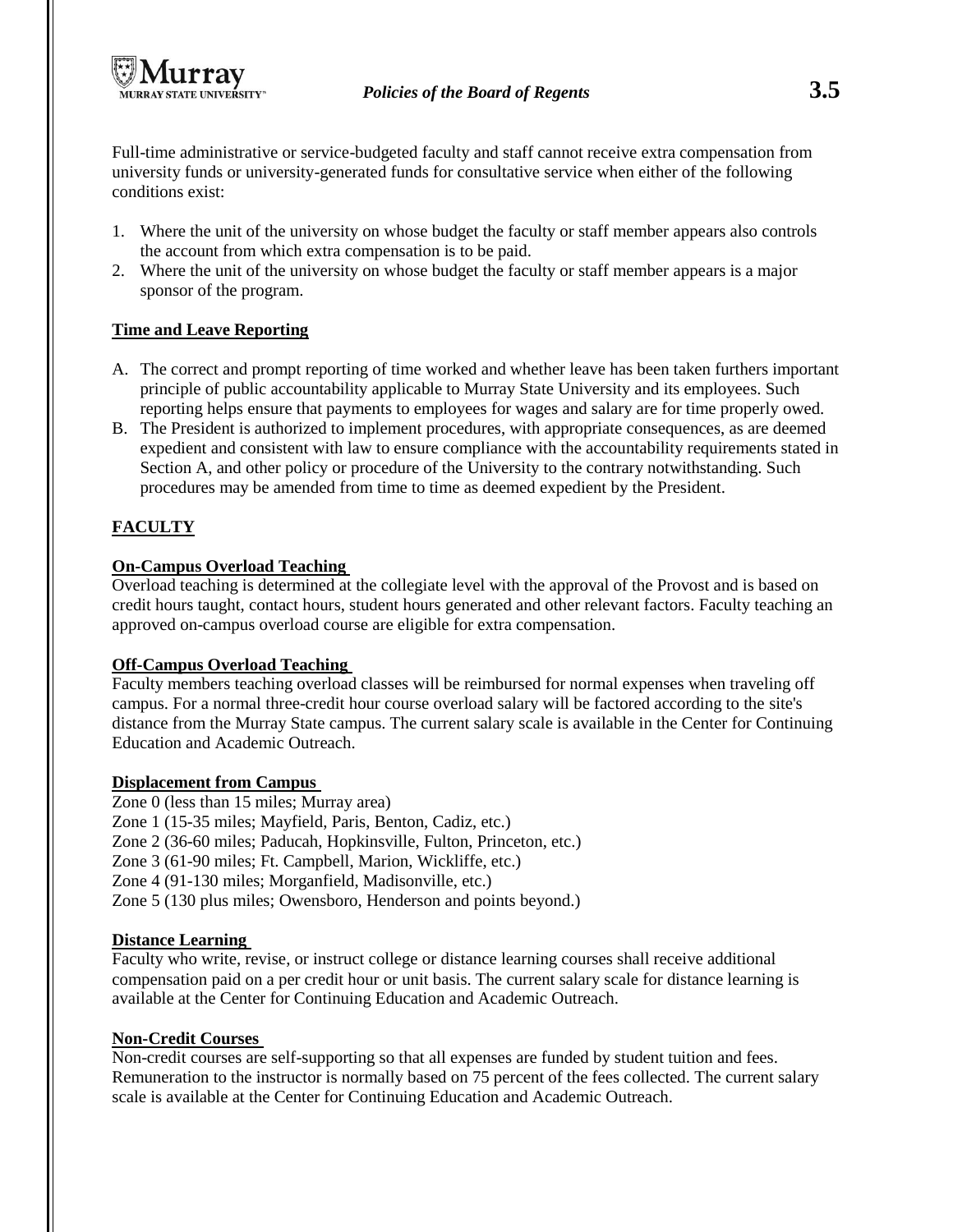

# **Off-Campus In-Load Teaching**

Faculty shall be paid allowable travel expenses plus driving time for displacement from campus teaching on an in-load basis. The per hour rate of compensation is multiplied by the number of trips made with a maximum of 16 trips. The current salary scale is available at the Center for Continuing Education and Academic Outreach.

# **Learning Contracts for Bachelor of Integrated Studies**

Faculty contracted to assist students in the Bachelor of Integrated Studies program receive compensation at the current pay scale for the BIS learning contracts. Current salary scales are available in the Center for Continuing Education and Academic Outreach.

## **Summer Session Compensation**

Compensation for teaching six or more semester hours is 15 percent of the previous year's academic salary. There is no extra compensation for faculty on twelve-month contract. Faculty members teaching off-campus in the summer do not receive displacement pay.

# **STAFF**

The policy of the University is to arrange for an employee to be released from normal duties to perform specialized work both within and outside the University. Overload pay will be the exception.

On rare occasions when overload payment to exempt staff is appropriate and has been formally approved, it will be kept to a minimum and in no case will a combination of outside consulting and overload assignments exceed twenty (20) percent of a staff member's time.

Fiscal year faculty and exempt staff are considered to be assigned for 52 weeks per year. Therefore, fiscal year employees will have limited opportunity for overload assignments by the University.

Non-exempt staff are normally those University employees who are employed on an hourly basis.

According to their assigned work positions, they may be expected to work either 37.5 or 40 hours per week. Only in exceptional cases will non-exempt staff be allowed to work on special projects and receive overload/overtime compensation.

These policies include faculty and other exempt staff who teach continuing education classes; such as, but not limited to, off-campus classes, correspondence courses, KET courses, evening and weekend classes, non-credit courses, workshops, conferences, and special programs for extra compensation.

In no circumstances will payment be made before written approval is obtained and the work or service has been provided. Each vice president is responsible for ensuring extra pay to employees does not exceed the maximum established in this policy.

# **Criteria for Receiving Extra Compensation**

Extra compensation may be paid to staff only when all of the following requirements are met:

- 1. If to be paid from sponsored funds, overload payment will only be paid if the project includes recovery of full indirect costs. (Reference: Department of Accounting's Grants and Contracts Policy 1GEN:01:01)
- 2. No qualified person is available to perform the work as part of a full or normal workload.
- 3. The work is done in addition to a full workload and cannot be done as a part of a full or normal workload.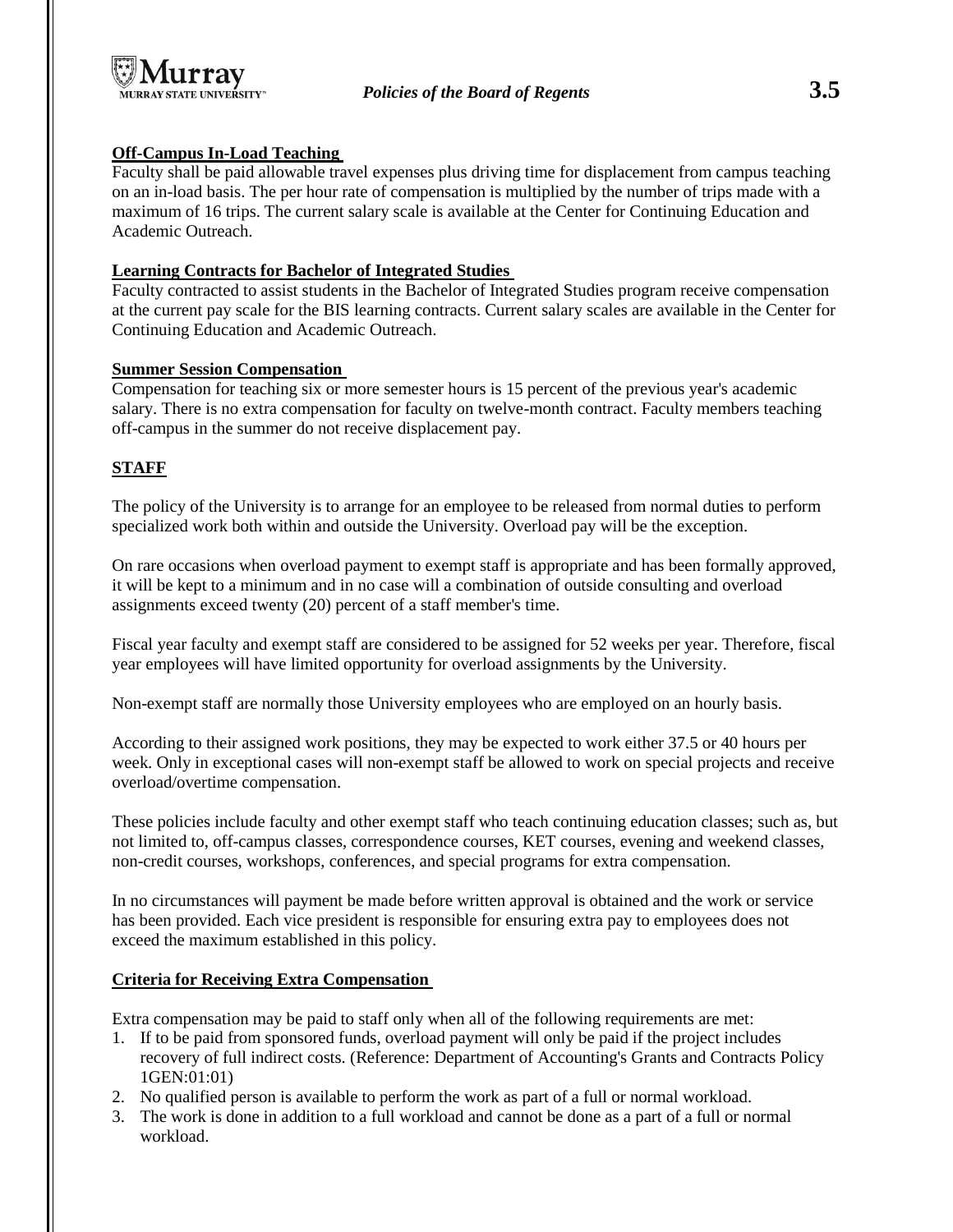

- 4. The additional work will not interfere with the performance of regularly assigned teaching, research, service, administrative, or other duties.
- 5. If to be paid from sponsored funds, sponsor approval is required; approval may be shown in the grant agreement or subsequent approval may be obtained after the award has been received but before the service is provided. (Reference: Grants and Contracts Policy lGEN:01:0l)
- 6. The individual and the immediate supervisor for the overload position will be required to certify that the work has been done. The individual's supervisor for the regular position will be required to certify that the regular assigned duties were not affected.
- 7. Total overload compensation will not exceed twenty (20) percent of the base salary during the employee's base contract period.
- 8. The work for overload compensation is approved in advance by the individual's chair, dean or director and vice president; by the vice president for whom the service is provided if the service is provided outside the employee's area; and by the President. (Request for Extra Compensation, Personnel Form No. 7)

## **Eligibility for Extra Compensation**

Staff may be paid extra compensation for extra work performed for approved programs, grants, contracts, etc., if the work performed is not part of his/her work assignment or no one else on campus can perform this work as part of his/her normal employment.

Full-time staff are not eligible for extra compensation for service activities which are a part of their regularly assigned duties and responsibilities.

Staff cannot receive extra compensation from University funds or University generated funds for consultative services when either of the following conditions exists:

- 1. Where the unit of the University on whose budget staff member appears also controls the account from which extra compensation is to be paid.
- 2. Where the unit of the University on whose budget staff member appears is a major sponsor of the program.
- 3. These conditions may be waived by the President if the services rendered are deemed beneficial to the total University.

Additional factors which must be given careful review are the clientele to be served by staff member's participation and the function which staff member will perform. Individuals should not be paid extra compensation for participation in programs which serve the same clientele as that which staff member was employed to serve. Nor should he/she receive extra compensation to perform essentially the same function as that for which he/she was employed.

#### **Limitations on Extra Compensation**

Exempt Staff :

1. An exempt staff employee may be expected to work more than the normal University workweek of 37.5 hours per week at his/her regularly assigned position without receiving extra compensation. Occasionally, a particular employee may possess an expertise needed in order for the University to fulfill the objectives of a grant or a contract. When this needed expertise is to be used outside the regularly assigned workload of the employee, that employee may receive overload compensation for the work that is performed. In the case of work on a grant or contract, the granting agency must be informed and give written approval, by name, for any employee to receive overload pay. In no case will total overload compensation exceed 20 percent of the employee's base salary.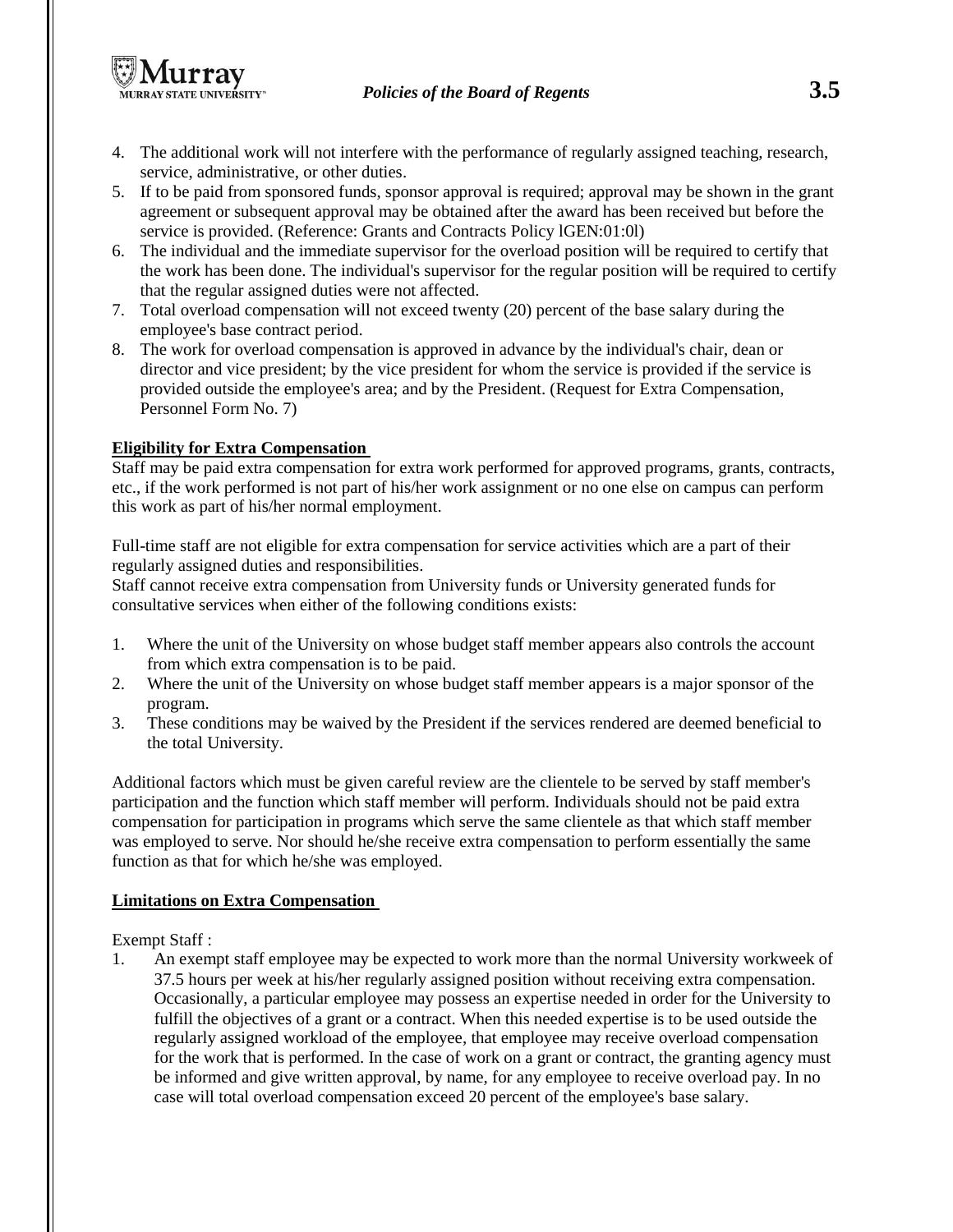

2. An exempt employee will not be paid at a higher rate for work performed on externally sponsored activities than he/she is paid for regular workload. Extra pay rate for faculty and exempt staff will be calculated as follows:

> Monthly rate of pay Fiscal year salary divided by l2. Daily rate of pay Monthly rate divided by 2l.75. Hourly rate of pay Daily rate divided by 7.5.

Non-Exempt Staff Doing Non-Exempt Work :

- 1. Non-exempt employees are required to report hours worked each week and are paid an hourly rate of pay for all hours worked. The normal workweek for the University is Friday midnight until the following Friday midnight. A non-exempt employee who works more than 40 hours during this workweek must be paid an overtime rate of l.5 times the employees regular rate of pay.
- 2. Only in exceptional cases will non-exempt employees be permitted to work in two positions concurrently. In such cases, work performed for a grant or contract may not result in the payment of overtime.
- 3. On rare occasions when a non-exempt employee is doing work which significantly differs from his/her normal duties, the principal investigator/project director will write a job description for the additional duties, including rate of pay. The Director of Human Resources will have final approval of the additional duties and rate of pay.

#### **Grants and Contracts Requirements**

By authorizing extra compensation work in advance and payment being made only after the work is performed, the documentation of personal service charges as required for grants and contracts will be satisfied.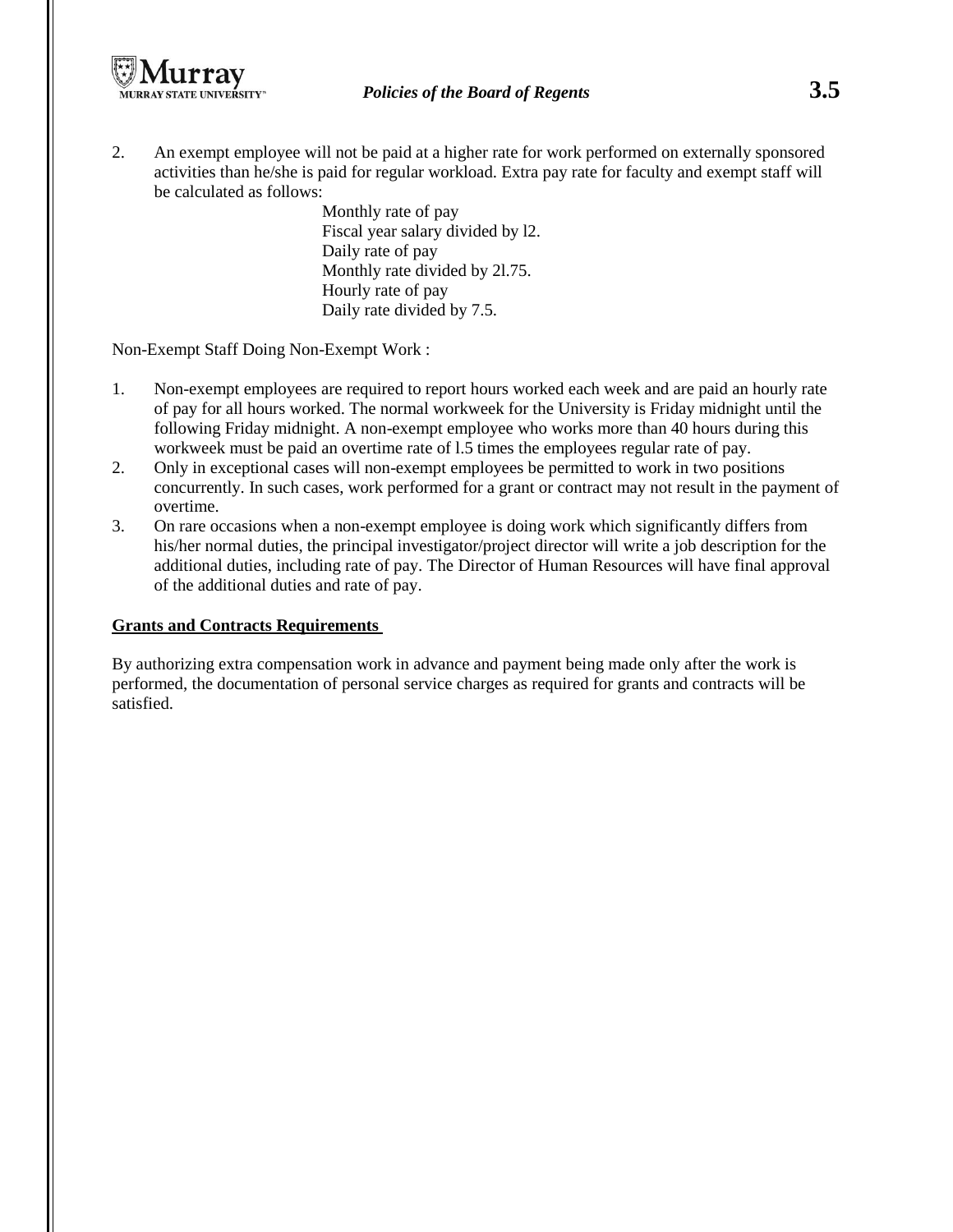

## **3.6 SUBJECT: LEAVE OF ABSENCE WITHOUT COMPENSATION**

| Date Adopted: | March 5, 1977            |
|---------------|--------------------------|
| Date Amended: | September 12, 2008       |
| Reference:    | Minute Book: 20 Page: 36 |

Leaves of absence are offered by Murray State University to promote the professional growth and effectiveness of its teaching, research and administrative personnel, as well as to permit faculty and administration personnel to seek public office and to make their expertise available to government and other fields.

The Board of Regents may grant a leave of absence for a period up to one year, at which time the recipient would expectedly return to the campus. While a leave cannot exceed one year, it is subject to extension by the Board on a year-to-year basis. An individual granted subsequent leaves (beyond the first year) will be given every consideration for reemployment at the end of the leave period in his or her former capacity or in some other capacity for which there is a need and for which he or she is qualified.

Each applicant is required to state the purpose for which a leave is sought and to detail the manner in which an approved leave would be used. Leaves may be granted for one or more of the following purposes provided that satisfactory arrangements can be made for the handling of the recipient's responsibilities during the leave period;

- 1. Advanced study directly related to teaching or professional responsibilities;
- 2. Research on significant problems;
- 3. Professional travel;
- 4. Restoration of health;
- 5. Participation in a political election;
- 6. Significant service to government or other agencies;
- 7. Professional activities approved by the Leave, Tenure and Promotion Committee;

Time spent on leave shall not count towards the probationary period for tenure eligibility.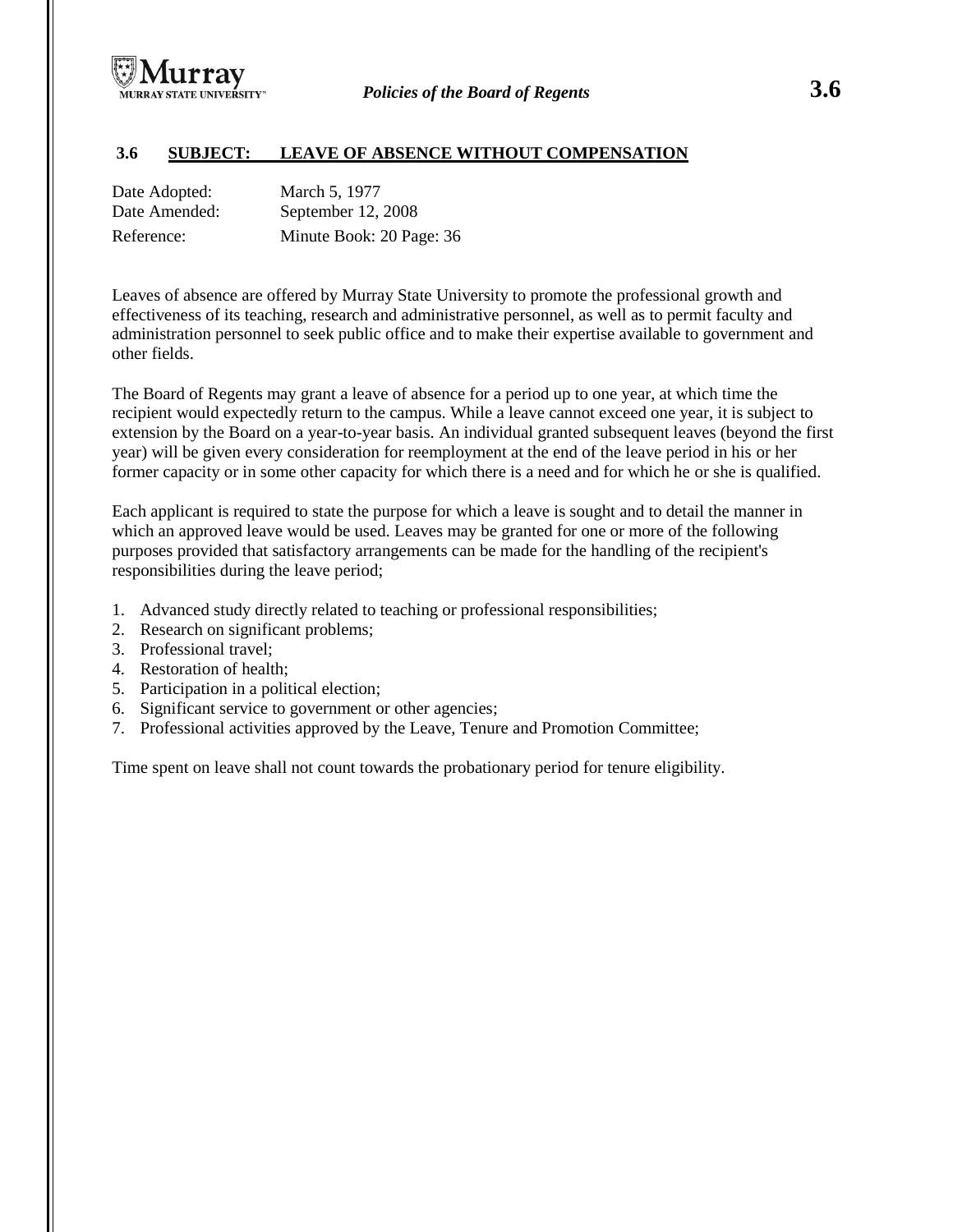

# **3.7 SUBJECT: PUBLIC SERVICE LEAVE OF ABSENCE**

| Date Adopted: | December 13, 1974  |     |           |
|---------------|--------------------|-----|-----------|
| Date Amended: | September 12, 2008 |     |           |
| Reference:    | Minute Book:       | -18 | Page: 158 |

Murray State University recognizes that its faculty and staff, as all citizens, may wish in the fulfillment of civic responsibilities to seek public office, to serve at the request of a public official, or to assist in the campaign of a candidate for public office..

The University will consider granting a professional public service leave of absence, without pay, for any employee seeking public office or assuming a major position in a political campaign or for either appointed or elected public service. Such requests require approval of the Board of Regents prior to the commencement of such activity.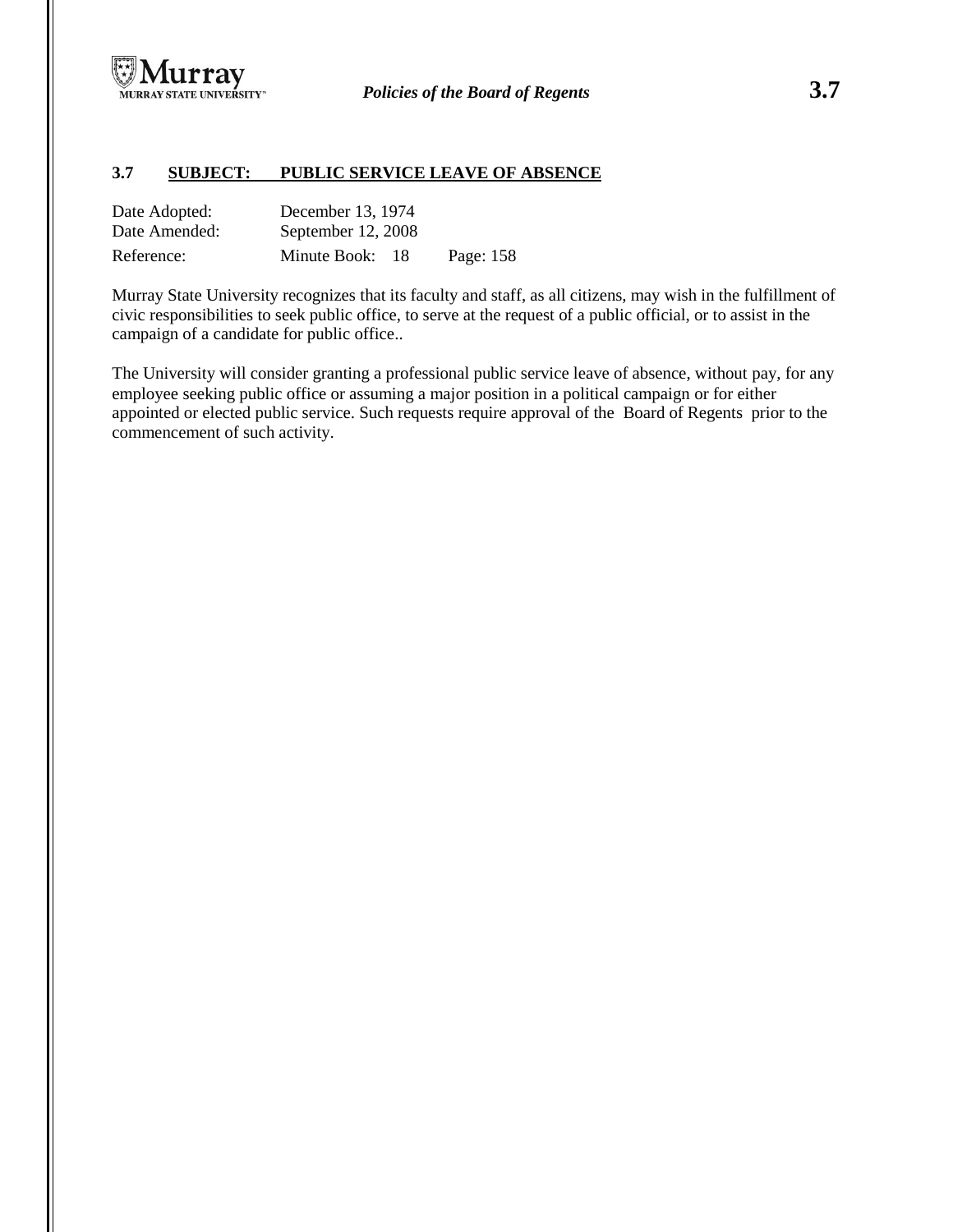

#### **3.8.1 SUBJECT: PERSONAL COMPUTER LOAN PROGRAM (Rescinded, effective July 1, 2018)**

| Date Adopted:   | March 22, 1986     |       |    |
|-----------------|--------------------|-------|----|
|                 | November 16, 1991  |       |    |
| Date Amended:   | September 12, 2008 |       |    |
| Date Rescinded: | June 8, 2018       |       |    |
| Reference:      | Minute Book: 35    | Page: | 32 |
|                 | Minute Book: 50    | Page: | 7  |
|                 | Minute Book:       | Page: |    |

Full-time faculty and staff, employed at least six months, are eligible to apply for a 12-month, interestfree loan for the purchase of new microcomputer hardware. The Personal Computer Program provides 80 percent of the cost of the computer hardware up to a maximum outstanding balance of \$2,000. Loans are repaid through automatic payroll deduction in equal payments over twelve months. Written requests including the anticipated total amount of purchase and written vendor quote or invoice for the hardware must be submitted to the Office of Accounting and Financial Services. Participants in the program are required to sign a security document and payroll deduction card. If the employee terminates employment with the university, the outstanding balance on the computer loan will be deducted from the last payroll check. If the last check is not sufficient to cover the remaining loan balance, the employee will be required to pay the balance prior to final clearance from the university.

## **3.8.2 SUBJECT: PERSONAL BICYCLE LOAN PROGRAM (Rescinded, effective July 1, 2018)**

| Date Adopted:   | May 20, 2011 |
|-----------------|--------------|
| Date Rescinded: | June 8, 2018 |

Full-time faculty and staff, employed at least six months, are eligible to apply for a 12-month, interestfree loan for the purchase of a new bicycle. The Personal Bicycle Program provides 80 percent of the cost of the bicycle up to a maximum outstanding balance of \$2,000. Loans are repaid through automatic payroll deduction in equal payments over twelve months.. Written requests including the anticipated total amount of purchase and written vendor quote or invoice for the bicycle must be submitted to the Office of Accounting and Financial Services. Participants in the program are required to sign a security document and payroll deduction card. If the employee terminates employment with the university, the outstanding balance on the personal bicycle loan will be deducted from the last payroll check. If the last check is not sufficient to cover the remaining loan balance, the employee will be required to pay the balance prior to final clearance from the university.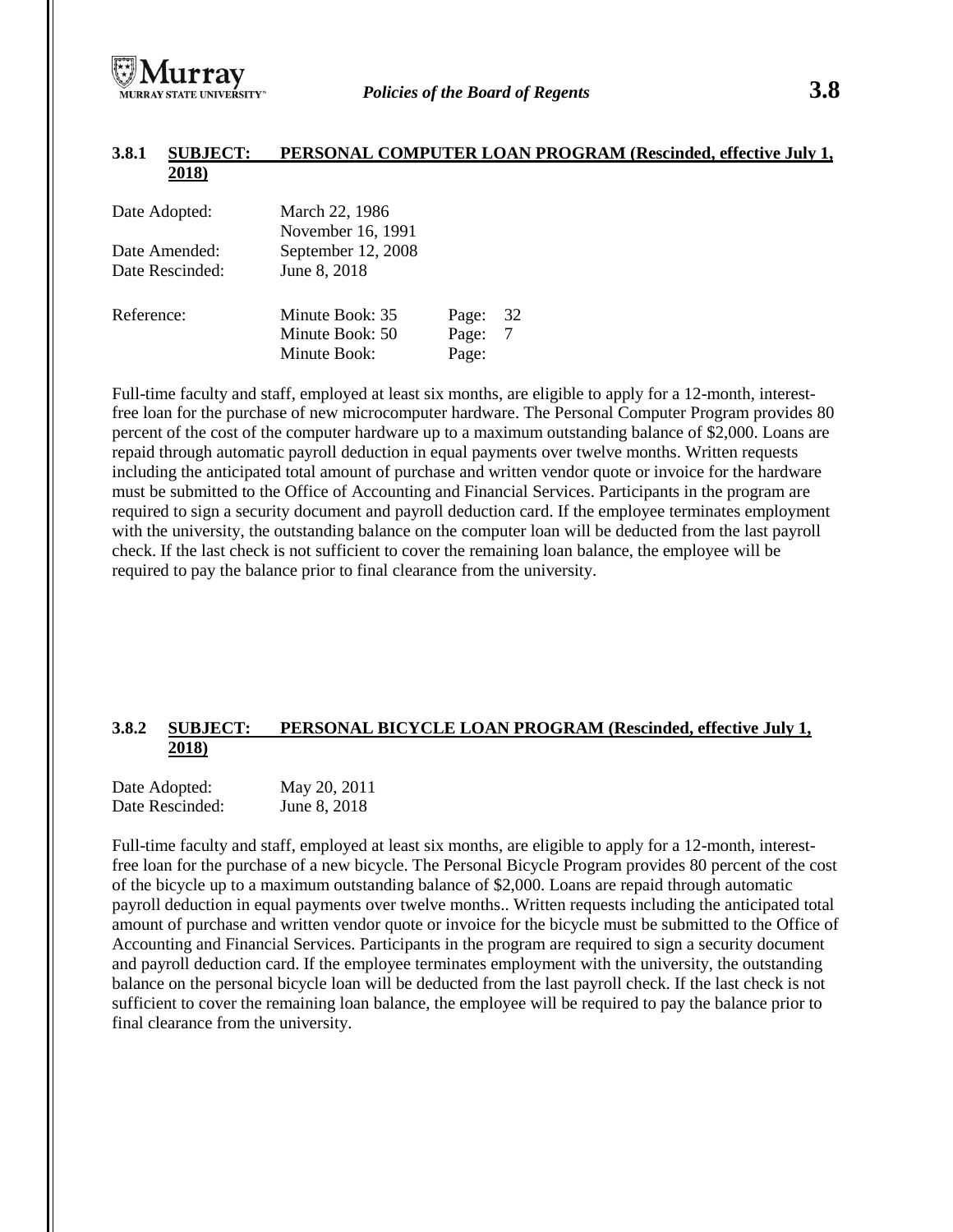

### **3.9 Subject: STAFF EXCELLENCE AWARDS**

| Date Adopted: | March 22, 1986     |          |
|---------------|--------------------|----------|
| Date Amended: | September 12, 2008 |          |
| Reference:    | Minute Book: 35    | Page: 32 |

Staff Excellence Awards provide an opportunity for the administration of the University to call attention and to express appreciation for the loyalty and service of staff members and their contributions to the mission of the University.

Awards are based on four categorical groups of permanent employees as represented in Staff Congress, i.e. secretarial/clerical, general, facilities management and executive/managerial/professional. Two awards of at least \$500 are made within each of these groups.

To be eligible for consideration, nominees must have successfully completed a three-year period of employment at Murray State University. Past winners are not eligible for re-nomination. To be considered worthy of the honor, those selected must demonstrate capable job performance in addition to demonstrating a special effort, unique contribution, or unusual level of commitment or service.

Nominations may be made by fellow staff members, students, faculty, or the general public. Anyone who has the opportunity to observe extraordinary service by staff members is urged to submit a nomination. Staff Congress is charged with the responsibility of working with the Vice President of Finance and Administrative Services to establish, publish and effectuate the nominations and award process each year.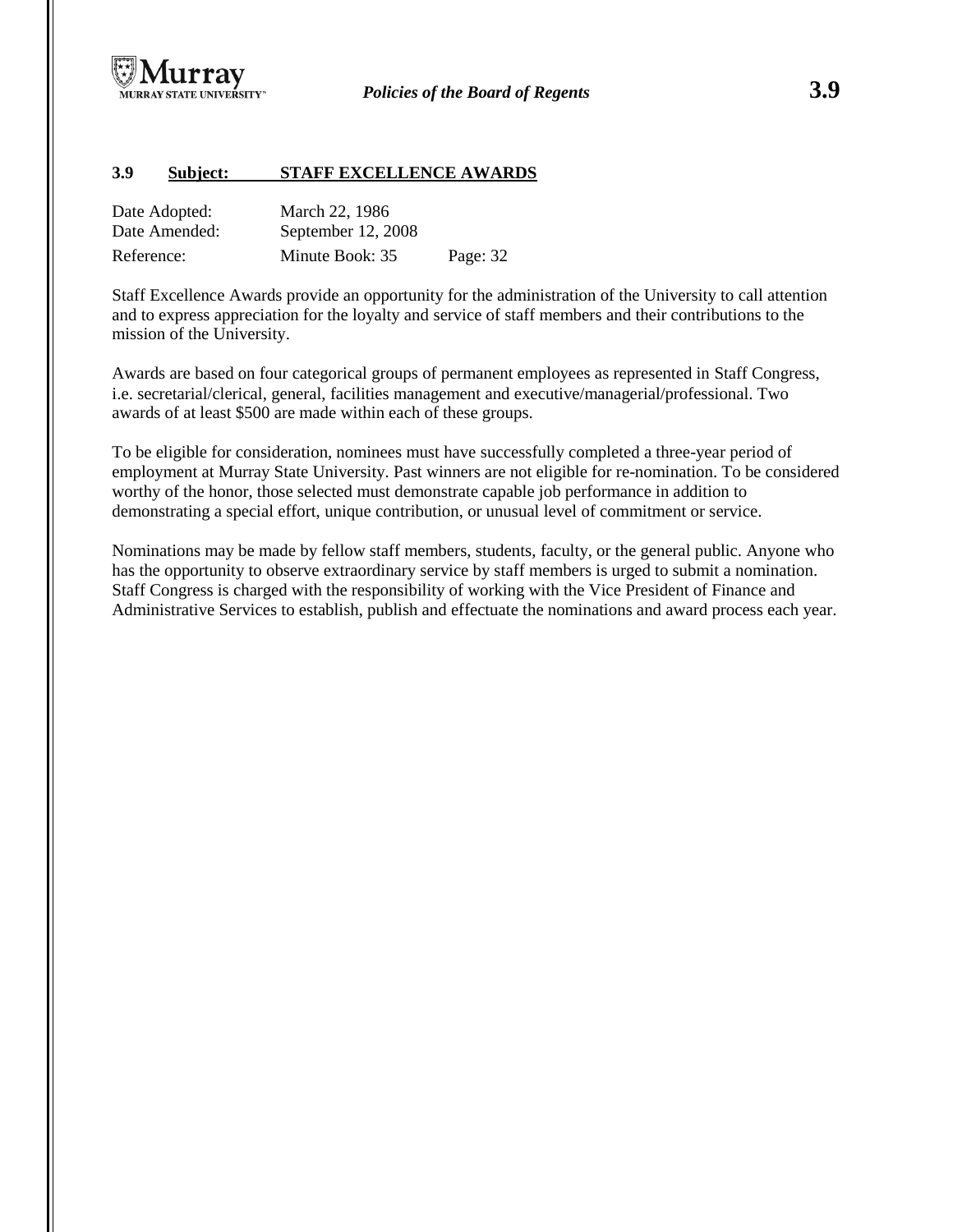

# **3.10 SUBJECT: BUILDING COORDINATOR PROGRAM**

| Date Adopted: | September 12, 2008 |
|---------------|--------------------|
| Revised:      | March 14, 2013     |
| Reference:    | N/A                |

This policy was created to establish a process for identifying a Building Coordinator for each campus building and to define the Coordinator's responsibilities.

#### **I. Policy Statement**

The Vice President for Finance and Administration or designee shall identify an administrator in each campus building who represents the majority of the building's occupants. The administrator shall then designate an individual (and alternate) to serve as Building Coordinator. Lists of administrators and Building Coordinators shall be maintained by the campus Environmental Safety and Health office staff, who shall also arrange for distribution of the lists and as well as training of, expertise and support for the Coordinators. The Coordinator works with Environmental Safety and Health to determine designated meeting points for the building. in case of emergency.

Building Coordinator duties will be assigned to exempt managers.

#### **II. Responsibilities**

The Building Coordinators shall have the following responsibilities:

- **A. Facilitate Communication** between building occupants and disseminating information for students, faculty, staff, and visitors affected by conditions in the building.
- **B. Act as Liaison** between the building's occupants, custodial services, and university security and assist these units to ensure exterior and interior, door security.
- **C. Assist the Environmental Safety and Health Office** to develop and maintain Emergency Action and Evacuation Procedures for the building, coordinating their dissemination, and scheduling evacuation drills within the facility. The *Building Coordinator* shall delegate a substitute *Coordinator* in the event that the original designated *Coordinator* is not present during an emergency and designating floor wardens to assist with the evacuation process or the duties as needed.

The President of the University, in consultation with the Vice Presidents, may implement additional provisions and responsibilities in connection with the Building Coordinator Program.